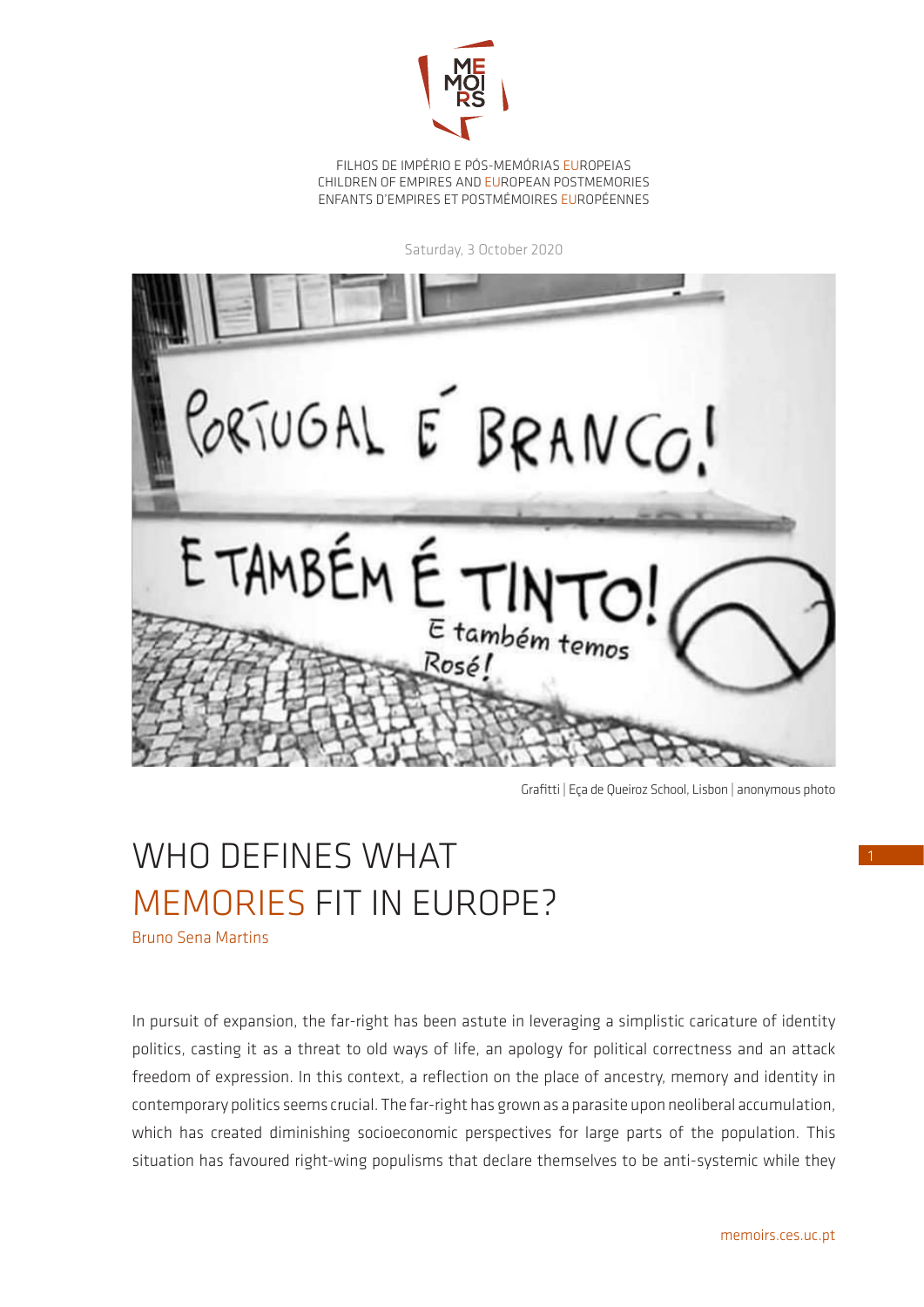

in fact protect capitalist extraction. Their strategy is to mobilize prejudice against specific targets: LGBTQ+, immigrants, black people, gypsies, the welfare state, corruption, etc. As Cathy Bergin and Anita Rupprecht write about the American elections:

> The simultaneous emergence of a narrative of 'white' dispossession and alienation, where white America has been abandoned by a mythical multiracial elite, played a considerable part in the election of Donald Trump. (1)

In a climate in which the supposedly privileged feel increasingly harassed by economic transformation, social alarm about the alleged abuses of minority agendas has a double effect: it offers a secure past to return to, and reiterates an identitarian superiority - patriarchal, homophobic, racist, ableism and nationalist – which strokes the self-esteem of those who imagine themselves to be a majority.

On the other hand, for one particular political worldview, still dominant in many left-wing parties and movements, the dignity of minority groups has to be achieved through a broad social transformation: the class struggle. From this perspective, the fight against socioeconomic inequalities should, consequently, take account of those whose lives are marked by the intersection between class destitution and other marginalized identities. This is the context for the attack on "identitarianism" from all sides and from relatively established political positions.

Far beyond the fragmentation of the priorities of various struggles, if the democratization of memory gives us anything it is precisely the link between the economic inequalities that permeate contemporary societies and the multiple histories of oppression that forged the capitalist world-system in which we live. Recognizing the space of enunciation of the politics this implies is crucial for democratizing the horizons of social transformation. This process is not immune to the reproduction of essentialisms by marginalized groups and even accusations of inverted oppression (such as the classic fallacy of reverse racism). Gayatri Chakravorty Spivak, a celebrated Indian figure in post-colonial studies, coined the concept of "strategic essentialism" (2) to refer to political agendas in which minority groups mobilize, and fight to represent themselves, on the basis of shared identities which are often defined by their "former masters" (3). In this sense, women are figured as the embodiment of the feminist struggle, black people embody anti-racist struggle, etc.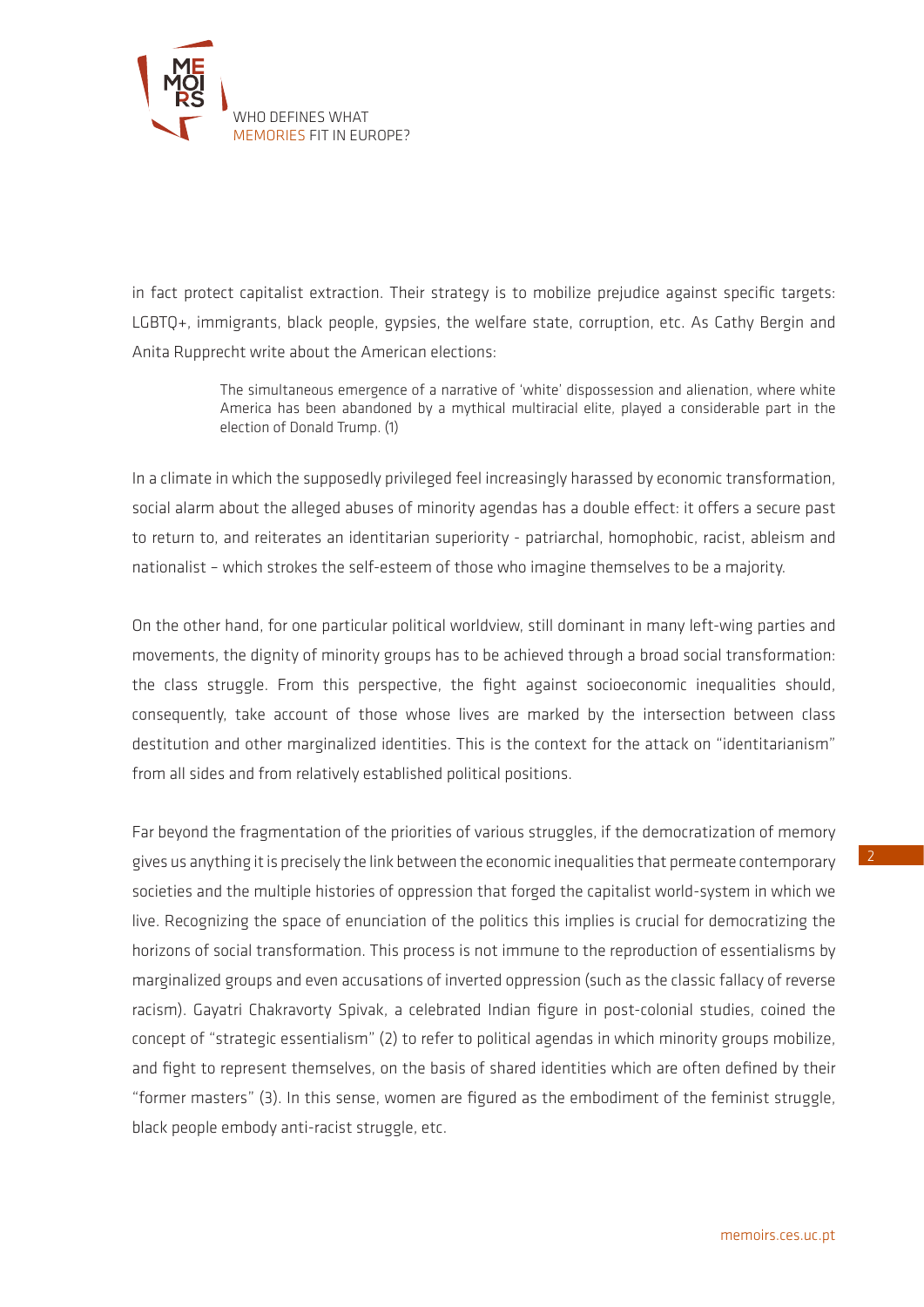

On the other hand, excessive boundary-making around particular identity struggles has been pointed out to be one of the main drivers of a political fragmentation that compromises the chances for alliances across contemporary anti-systemic struggles. That is, such identity struggles often collapse into "nonstrategic essentialism". Spivak has distanced herself from strategic essentialism, arguing that, rather than emphasizing the moments in which the category of oppressor is strategically mobilized to shore up resistive identities, the concept has come to be used as a license for self-perpetuating essentialism. Put simply, Spivak has called attention to the fact that "essentialism" is celebrated at the expense of "strategic". Further, Spivak argued that it is dangerous to distort the expression "the personal is political" into "only the personal is political", an idea that she rejects (4). For Spivak, it is crucial that subaltern groups never lose sight of how their essentialized subjectivity was, and still is, constrained by the discourses that constitute them as subalterns; without this idea, strategic essentialism becomes merely subjugation to the dominant discourse.

Today it is impossible to think about the sheen of the emblematic places of global capitalism - Wall Street, or the City of London – without considering the invisible work of the women who clean the bathrooms, many of them black and / or migrants. We have to consider how women's work is essential to the structure of capitalism, as Silvia Federici's work (5) shows. Eric Williams' famous *Capitalism & Slavery* (1944) (6) demonstrates how capital from slavery was crucial to the financing of the industrial revolution in England and, consequently, for the expansion of industrial capitalism around the world in recent centuries. Speaking of the anti-colonial movement, Fanon spoke of the importance of uniting different struggles in a common history:

> As for we who have decided to break the back of colonialism, our historic mission is to sanction all revolts, all desperate actions, all those abortive attempts drowned in rivers of blood. (7)

In fact, only Eurocentric memory could conceive of anti-racist struggle as a mere distraction from anticapitalist struggle. This would imply amnesia about the colonial violence that constitutes contemporary societies and forgetting how much our democracy is founded on the many historical struggles that brought together anti-racism, anti-colonialism and anti-capitalism.

Translated by Archie Davies